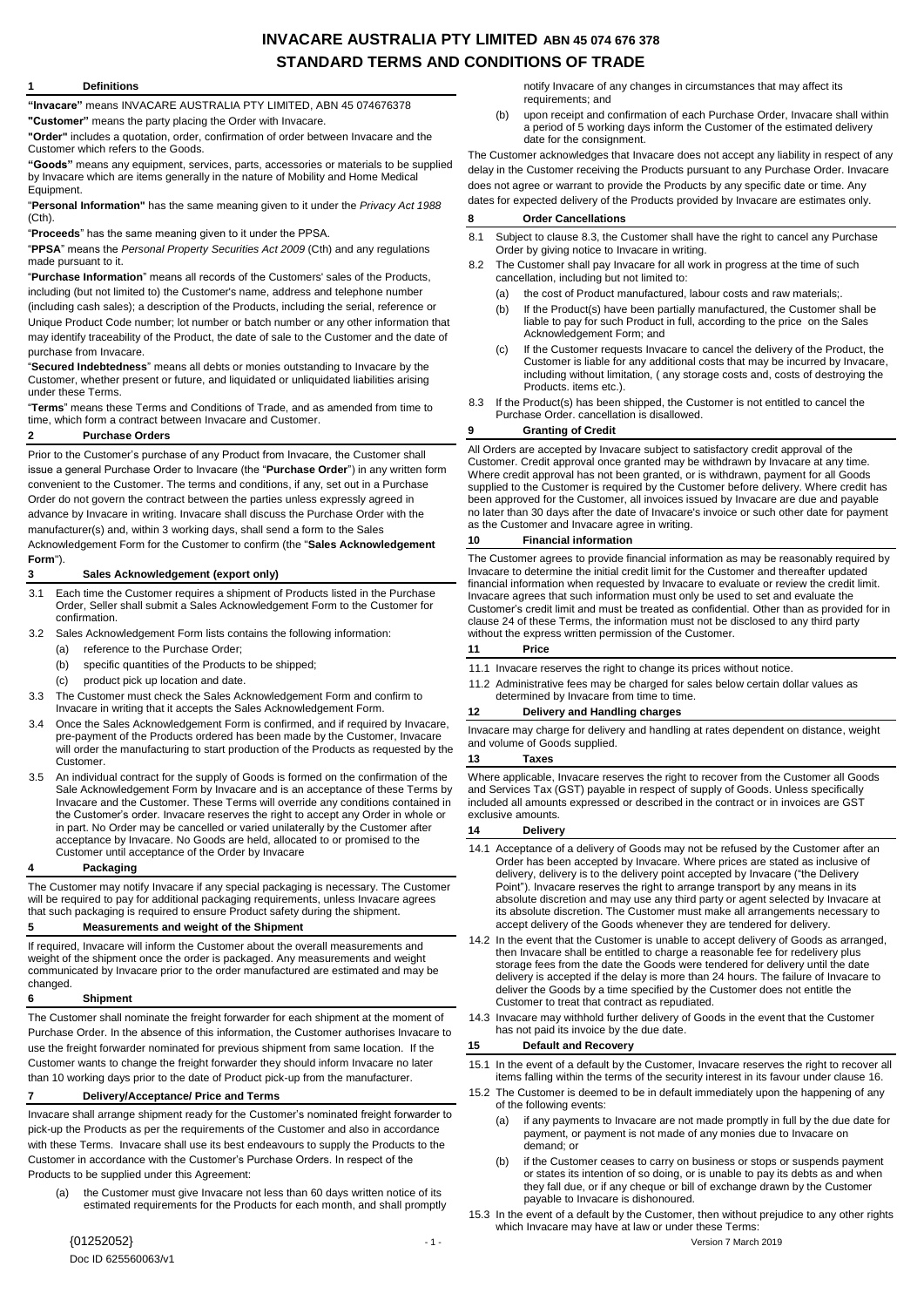- (a) Invacare or its agents may without notice to the Customer enter the Customer's premises or any premises under the control of the Customer for the purposes of recovering the Goods and the personal property falling within the terms of the security interest in its favour under claus[e 16;](#page-1-0) and
- (b) Invacare may recover and resell the Goods and the personal property falling within the terms of the security interest in its favour under claus[e 16.](#page-1-0)
- 15.4 Invacare will be in no way liable or responsible for any loss or damage to the Goods or for any loss, damage or destruction to the Customer's business howsoever arising from the seizure of the Goods.

# <span id="page-1-0"></span>**16 Security / charge over personal property**

- 16.1 In consideration of the supply of Goods on credit to the Customer from time to time by Invacare and in order to better secure to Invacare all monies payable or to become payable to it pursuant to these Terms, the Customer:
	- (a) hereby charges in favour of Invacare all of its right title and interest in any and all Goods supplied by Invacare to it from time to time on credit and which have not been paid for and all Proceeds (including but not limited to sale proceeds and an account for such monies) with the amount of the monies owing for such Goods; and
	- (b) hereby charges in favour of Invacare all of its right title and interest in any and all of its present and after acquired personal property and all Proceeds (including but not limited to sale proceeds and an account for such monies) with the amount of its Secured Indebtedness to Invacare.
- 16.2 The Customer undertakes to keep:
	- (a) any Goods supplied by Invacare separate from other goods so that they can be identified as the Goods supplied by Invacare;
	- (b) any Proceeds in a separate account so that they are identifiable as proceeds arising from a dealing with the charged personal property referred to herein;
	- (c) records in relation to any receivables account identifying them as Proceeds arising under claus[e 16](#page-1-0) herein; and
	- (d) account for the Proceeds to Invacare on demand.

# <span id="page-1-3"></span>**17 Passing of Risk and Title**

- <span id="page-1-1"></span>17.1 Risk in each Order passes to the Customer upon delivery of that Order by Invacare to the Delivery Point or collection of that Order by the Customer's agent or any courier as the case may be, whichever occurs earlier. Title in the Goods passes to the Customer upon Invacare receiving payment for the Goods in full. Until Invacare has received payment in full for the Product:
	- (a) the Customer must store the Products separately and in such a manner and maintain any labelling and packaging of Invacare, so that the Products are clearly and readily identifiable as the property of Invacare;
	- (b) the Customer must not sell the Products except in the ordinary course of the Customer's business;
	- (c) the Customer holds and agrees to hold the proceeds of any sale, lease or other dealing with the Products for the Seller in a separate bank account with a bank which does not (and will not in the future) provide finance to the Customer;
	- (d) in addition to any rights Invacare may have under Chapter 4 of the PPS Act, Invacare may, at any time where the Customer is in breach of its obligations under these Terms, demand the return of the Products and shall be entitled without notice to the Customer and without liability to the Customer, to enter any premises where it suspects the Products may be located in order to search for and remove the Products without committing a trespass, even though they may be attached or annexed to other goods or land not the property of Invacare, and for this purpose the Customer irrevocably licenses Invacare to enter such premises, undertakes that it will procure any necessary authority to enter from any relevant person and also indemnifies Invacare from and against all loss suffered or incurred by Invacare as a result of exercising its rights under this claus[e 17.1\(d\).](#page-1-1) If there is any inconsistency between the Seller's rights under this Claus[e 17.1\(d\)](#page-1-1) and its rights under Chapter 4 of the PPS Act, this clause [17.1\(d\)](#page-1-1) prevails.
	- (e) the Customer acknowledges and warrants that Invacare has a security interest (for the purposes of the PPS Act) in the Goods and any proceeds and the Customer must do anything reasonably required by Invacare to ensure that such security interest is enforceable, perfected and otherwise effective and has the priority required by Invacare which, unless Invacare agrees in writing otherwise, is first priority; and
	- (f) the security interest arising under these Terms attaches to the Products when the Customer obtains possession of the Products and the parties confirm that they have not agreed that such security interest attaches at any later time.

# <span id="page-1-2"></span>**18 Personal Properties and Securities Act (2009) Cth ("PPSA")**

- Defined terms in this clause [18](#page-1-2) have the same meaning as given to them in the PPSA. 18.1 Invacare and the Customer acknowledge that these Terms constitute a Security Agreement and give rise to Security Interests in favour of Invacare.
- 18.2 To the extent that the Security Interests arising under clauses [16](#page-1-0) an[d 17](#page-1-3) of these Terms secure payment of the purchase price, the Security Interest gives rise to a Purchase Money Security Interest (PMSI) and falls within the PPSA classification of "Other Goods".
- 18.3 The Security Interests arising under clause[s 16](#page-1-0) an[d 17](#page-1-3) of these Terms are security interests that falls within the PPSA classification of" Other Goods".
- 18.4 Invacare and the Customer acknowledge that Invacare, as Secured Party, is entitled to register its Security Interests under these Terms on the PPSA Register as Collateral.
- 18.5 To the extent permissible at law, the Customer:
	- (a) waives its right to receive notification of or a copy of any Verification Statement confirming registration of a Financing Statement or a Financing Change Statement relating to a Security Interest granted by the Customer, as Grantor, to Invacare.
- (b) agrees to indemnify Invacare on demand for all costs and expenses, including legal costs and expenses on a solicitor / client basis, associated with the
	- (i) registration or amendment or discharge of any Financing Statement registered by or on behalf of Invacare; and
	- (ii) enforcement or attempted enforcement of any Security Interest granted to Invacare by the Customer.
- (c) agrees that the following provisions of the PPSA do not apply:
	- (i) section 95 (notice of removal of accession), to the extent that it requires Invacare to give a notice to the Customer;
	- (ii) section 121(4) (enforcement of security interests in liquid assets notice to grantor);
	- (iii) section 125 (obligation to dispose of or retain collateral);
	- (iv) section 130 (notice of disposal), to the extent that it requires Invacare to give a notice to the Customer;
	- (v) paragraph 132(3)(d) (contents of statement of account after disposal);
	- (vi) subsection 132(4) (statement of account if no disposal);
	- (vii) section 142 (redemption of collateral); and
	- (viii) section 143 (reinstatement of security agreement).
- 18.6 neither party will disclose to a person or entity that is not a party to these Terms information of the kind mentioned in section 275(1) of the PPS Act unless section 275(7) of the PPS Act applies or that information is publicly available.

### **19 Special Ordered Goods**

- 19.1 All Goods that have been specially ordered for a Customer either locally or from overseas, or which do not form part of Invacare's current range (**Special Ordered Goods**), may not be returned except where the Customer or the end user is entitled do so pursuant to the Competition and Consumer Act 2010 ("Cth").
- 19.2 In respect of any Special Ordered Goods, the Customer agrees that Invacare is entitled to invoice the Customer and is entitled to require the Customer to make payment of such invoice in full, prior to Invacare ordering the Special Ordered Goods on the Customer's behalf.

# **20 Re-sale and Internet Sales**

Unless the Customer is an authorised dealer all Goods purchased from Invacare are prohibited from resale or sale by mail order or through the internet.

# <span id="page-1-4"></span>**21 Inspection, Claims and Returns**

- 21.1 The Customer will inspect and check all Goods received as soon as practicable and must within 48 hours notify Invacare in writing of any shortage in quantity, defect, incorrect specification, damage or Goods not in accordance with the Customer's Order. The Customer is responsible for checking that Goods comply with those Ordered prior to use.
- 21.2 The Customer agrees that it will not return any of the Goods without first requesting or applying to Invacare so that a Returns Authorisation ("RA") may be issued by Invacare for valid returns.
- 21.3 Invacare recognises the following categories for valid returns:
	- Category A: Returns accepted within 15 business days of invoice date:
		- Wrong item delivered
		- Faulty or damaged product/packaging
		- Incorrect quantity delivered
	- Category B: Returns accepted within the warranty period:
	- Warranty Issues (subject to clauses [25](#page-2-1) an[d 26\)](#page-2-2)
	- Category C: Returns of recall items must be acted on promptly:
		- Product recall by Invacare
		- Category D: Returns accepted within 15 business days of invoice date:
			- Stock item not suitable
			- Order cancelled / no longer required (subject to claus[e 2\)](#page-0-1)
			- Customer ordered incorrectly (subject to claus[e 2\)](#page-0-1)
		- Category E: Returns accepted within 15 business days of invoice date: Returns for Scripted or Custom-Made Goods only if manufactured incorrectly or not according to the Customer's Order
- 21.4 Where an RA has been issued, those Goods to which it relates must be returned within ten (10) business days of issue of the RA. The returned Goods must be unmarked, unmodified in a saleable and original condition.
- 21.5 No credit or replacement will be given unless and until Goods so returned have been verified as being valid for return or are defective and are returned with a valid purchase order/receipt. Invacare reserves the right to recover its costs where the returned Goods prove not to be valid for return or are not defective.
- 21.6 A restocking fee of \$50 plus GST per item applies to each Category D Goods returned in accordance with this claus[e 21.](#page-1-4) All freight and handling charges in relation to returning Goods are to be paid by the Customer.

### **22 Set-off**

The Customer is not entitled to set off against or deduct from the price of Goods of any sums owed or claimed to be owed to the Customer by Invacare.

# **23 Disputed Charges**

If a Customer in good faith disputes any invoiced charges, the Customer may withhold the disputed amount, but only if on or before payment, or the due date for payment, the undisputed amount is paid in full and notice in writing of the dispute is given to Invacare, setting out the details of the amount disputed, the reasons for the dispute, and the basis for calculating the disputed amount. Invacare will investigate all disputes. If the amount is found to be payable (in whole or in part) then the Customer must pay the amount within 7 days of receiving notice and the basis of the decision. Invoiced charges that are not disputed in good faith within 60 days of the date of an invoice will be deemed to be correct.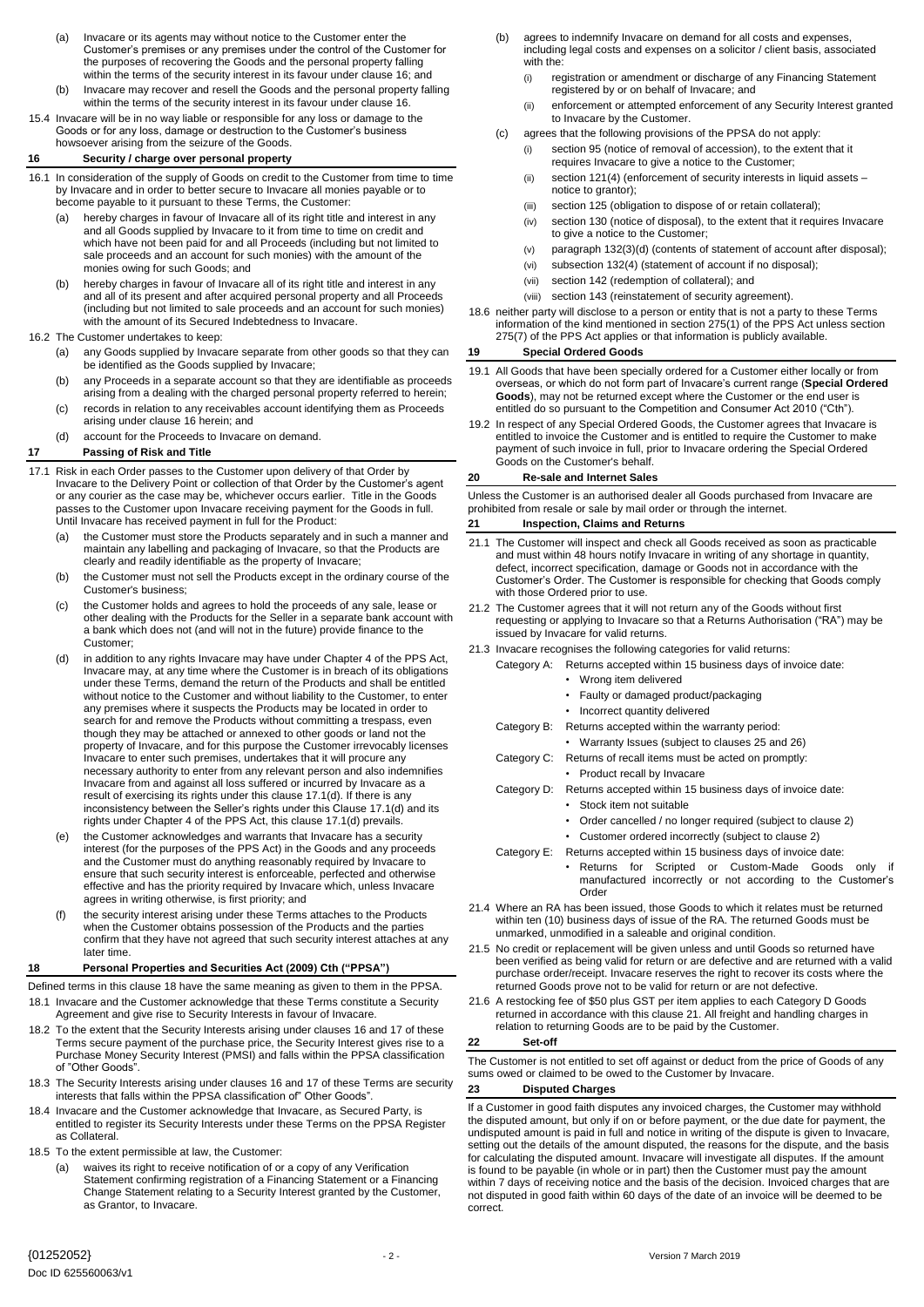# <span id="page-2-0"></span>**24 Credit Policy and Default**

- 24.1 Any payments not made within the specified period of time for payment will incur an interest charge on all amounts not paid by the Customer within the term for payment at a rate of 2% per calendar month accruing each calendar month from the due date for payment until the date that payment of the outstanding amount has been made in full, inclusive of the interest accrued until such date.
- 24.2 If the Customer defaults in payment of any invoice when due and payable, the Customer shall indemnify Invacare from and against all costs and disbursements incurred by Invacare in pursuing the outstanding amount, including any interest it is entitled to receive under this clause and any legal costs incurred by Invacare on a solicitor and own client basis and Invacare's mercantile agency costs.
- 24.3 If the Customer fails to pay for the Goods in accordance with the terms of payment, Invacare may at its sole discretion and without limiting any other rights available to it at law or under these Terms:
	- (a) cancel any provision of credit to the Customer;
	- (b) require cash prepayment for further Goods ordered;
	- (c) reverse any rebates and discounts allowed;
	- (d) provide a credit reporting agency details of the payment default;
	- (e) start proceedings against the Customer and any guarantors for all outstanding amounts;
	- (f) cease supplying Goods to the Customer and terminate any contract with the Customer; and
	- (g) exercise any other rights at law.
- 24.4 A certificate of debt duly signed by a representative of Invacare shall be evidence and proof of money owing by the Customer to Invacare at that time.

## <span id="page-2-1"></span>**25 Warranty**

- 25.1 To ensure that Customer's customers receive warranty support, the Customer must register their customer sales on the warranty registration system, accessible through Invacare's website <http://www.invacare.com.au/> or as other advised by Invacare from time to time.
- 25.2 The warranty covers product failures due to defects in material and workmanship. Warranty does not cover repairs that are necessary due to:
	- (a) improper installation, operation, maintenance, service, repair or storage
	- (b) overloading of weight capacity
	- (c) misuse or abuse
	- (d) transportation damage
	- (e) neglect of service
	- (f) unauthorised modification
	- (g) undue exposure to the elements
	- (h) acts of God
	- (i) general or normal wear and tear
	- (j) or causes other than a defect in material and workmanship
- 25.3 Evidence which demonstrates product alteration or damage caused by Customers or their customers shall void the product warranty. Any planned product modification must be requested in writing to Invacare Technical staff, who will advise whether such modification will void the warranty.
- 25.4 Warranty does not cover any part classed by Invacare as "consumable" this may include, but is not limited to, items such as motor brushes, tyres, seating upholstery, bulbs etc.
- 25.5 All product sales to the Customer shall be subject to standard warranties as extended by the Company. Warranty timeframes start from the Company's date of dispatch to the Customer, not the purchase date of the Customer's customer. As long as the Customer possesses the goods, either for stock, demonstration, trial or warranty credit, the said Customer bears the responsibility for the conditions affecting the warranty. However, the Company will offer approved Customers up to four months grace period on warranty timeframes, which allows for time taken to on-sell Invacare products to customers. This offer is exclusive to the Company's Customer only and may not be offered to customers. Warranty claims that fall outside of this extension to the standard warranty timeframe, will only be honoured at the Company's discretion.
- 25.6 Product warranties are limited to the supply of product or parts only. For products that the Customer has sold, the cost of the Customer's labour and travel time involved in service or repair shall be borne by the Customer. Warranties are supplied to Customer's on a "return to base" basis. Customers (or their customers) are responsible for freight costs, damaged related to the loss of use, loss of profits and related labour and travel charges.
- 25.7 Warranty work for product sold directly by the Company, will be allocated to a designated Customer for completion, via an authorized Invacare purchase order number. Replacement parts will be supplied by the Company, and the Customer will be reimbursed for the labour and travel component, where the Customer is acting as an authorized service agent on behalf of Invacare. It is mandatory that a warranty service report be raised for all technical work carried out by Customers. Alternatively, faulty products can be returned to the Company for inspection, to determine whether the product shall be replaced or repaired.
- 25.8 The Company shall be responsible for the freight costs payable to return replaced or repaired products to the Customer. The Company will also make available any relevant product service and parts manuals where necessary. The Company will also conduct regular product and service training where applicable.
- 25.9 Warranty claims by Customers shall be made by contacting Invacare Customer Services and submitting to the Company the product details including serial number, purchase date, relevant purchase order number and full customer contact details. Products that cannot be identified with a label or serial number may not be covered by warranty. It is advised that the Customer and customer complete the warranty registration at the time of purchase, to ensure these details are recorded.
- 25.10 All warranty replacement products or parts will be sent against an invoice which is payable to the Company. To have this invoice credited, the Customer must return the faulty product or parts which have been replaced, within 30 days of invoice.
- 25.12 The Customer may offer the Company's warranty to its customers, provided the Customer does not alter the product or parts without the prior written approval of the Company, nor extend any warranty, nor make any representations regarding products other than those published in the marketing material. The limited warranty is transferable between customers, provided the new owner is able to substantiate the warranty with a proof of purchase.
- 25.13 The Customer must ensure that all disused product, including without limitation mattresses, supplied by the Customer must be disposed of in accordance with the relevant waste disposal regulations or laws.

# <span id="page-2-2"></span>**26 Guarantees under ACL and Exclusions**

- 26.1 The Goods come with guarantees that cannot be excluded under the Australian Consumer Law. The Customer is entitled to a replacement or refund for a major failure and for compensation for any other reasonably foreseeable loss or damage. The Customer is also entitled to have the Goods repaired or replaced if the Goods fail to be of acceptable quality and the failure does not amount to a major failure.
- 26.2 Invacare's liability in respect of a breach of a guarantee or any warranty made under these Terms for any Goods or a consumer guarantee under the Competition and Consumer Act is limited, to the extent permissible by law and at the option of Invacare to:
	- (a) replacing the Goods or the supply of equivalent Goods;
	- (b) the repair of the Goods;
	- (c) the payment of the cost of replacing the Goods or of acquiring equivalent Goods; or
	- (d) the payment of the cost of having the Goods repaired.
- 26.3 To the extent permitted by law, all other warranties whether implied or otherwise, not set out in these Terms are excluded.
- 26.4 The Customer indemnifies Invacare and its officers, employees, contractors and agents against any costs, expenses, losses, damages and liability suffered or incurred arising from the Customer's breach of these Terms and any negligent or unlawful act or omission of the Customer in connection with the Goods.

#### **27 Competition**

For the duration of these Terms the Customer must not acquire the Products from any entity other than Invacare and, in particular, must not purchase the Products directly from any supplier that supplies the Products to Invacare. The Dealer will not import any of the Products without the prior written permission of Invacare.

#### **28 Requirements to Disclose Information**

- 28.1 Where the Customer becomes aware of an incident where a person has suffered death or serious injury or illness that was caused by, or may have been caused by, the Goods ("Incident"), the Customer must immediately notify Invacare in writing of such Incident.
- 28.2 Where the Customer becomes aware of an Incident, the Customer must also provide sufficient information to Invacare to allow Invacare to meet its statutory reporting requirements, including but not limited to:
	- (a) Details as to when the Goods were purchased, and the quantity of Goods purchased;
	- (b) The nature of the injury or illness and the circumstances in which it occurred; (c) Any other information that Invacare reasonably believes is required to allow
- it to investigate the Incident and to meet its statutory reporting obligations. 28.3 Nothing in this clause will be taken to be admission by Invacare of any liability in
- relation to the Goods or the Incident.

# **29 Assignment**

- 29.1 The Customer may not assign or subcontract any contract for the purchase of Goods or its obligations under these Terms.
- 29.2 Invacare may assign or licence or subcontract all or any parts of its rights and obligations without the Customer's agreement or consent.

#### **30 Force Majeure**

Invacare will have no liability to the Customer in relation to any loss, damage or expense caused by Invacare's failure to complete an order or delivery or contract as a result of fire, flood, tempest, earthquake, riot, civil disturbance, theft, crime, strike, lock out, war or the inability of Invacare's suppliers to supply necessary materials or any other matter beyond Invacare's control.

### **31 Privacy Information**

- 31.1 Invacare's collection and handling of any Personal Information is governed by Invacare's privacy policy. In accepting these Terms, the Customer agrees to also accept the terms of Invacare's privacy policy. A copy of Invacare's privacy policy can be located at: [http://www.invacare.com.au/privacy-policy.](http://www.invacare.com.au/privacy-policy)
- 31.2 Invacare may give information about the Customer, its directors or proprietors to a credit reporting agency for the following purposes:
	- (a) to obtain a consumer credit report about the Customer, its directors or proprietors;
	- (b) allow the credit reporting agency to create or maintain a credit information file containing information about the Customer, its directors or proprietors; and/or
	- (c) to obtain commercial credit information about the Customer, its directors or proprietors from a credit reporting agency for the purpose of assessing the Customer's application for credit.

### **32 Collection and Maintenance of Purchase Information**

- 32.1 The Customer warrants that it will store and maintain all Purchase Information securely and in accordance with Privacy Laws, for a period of 10 years or as required by law.
- 32.2 The Customer must ensure that its employees, agents and representatives carry out the obligations of the Customer in collecting, maintaining and verifying the Purchase Information.